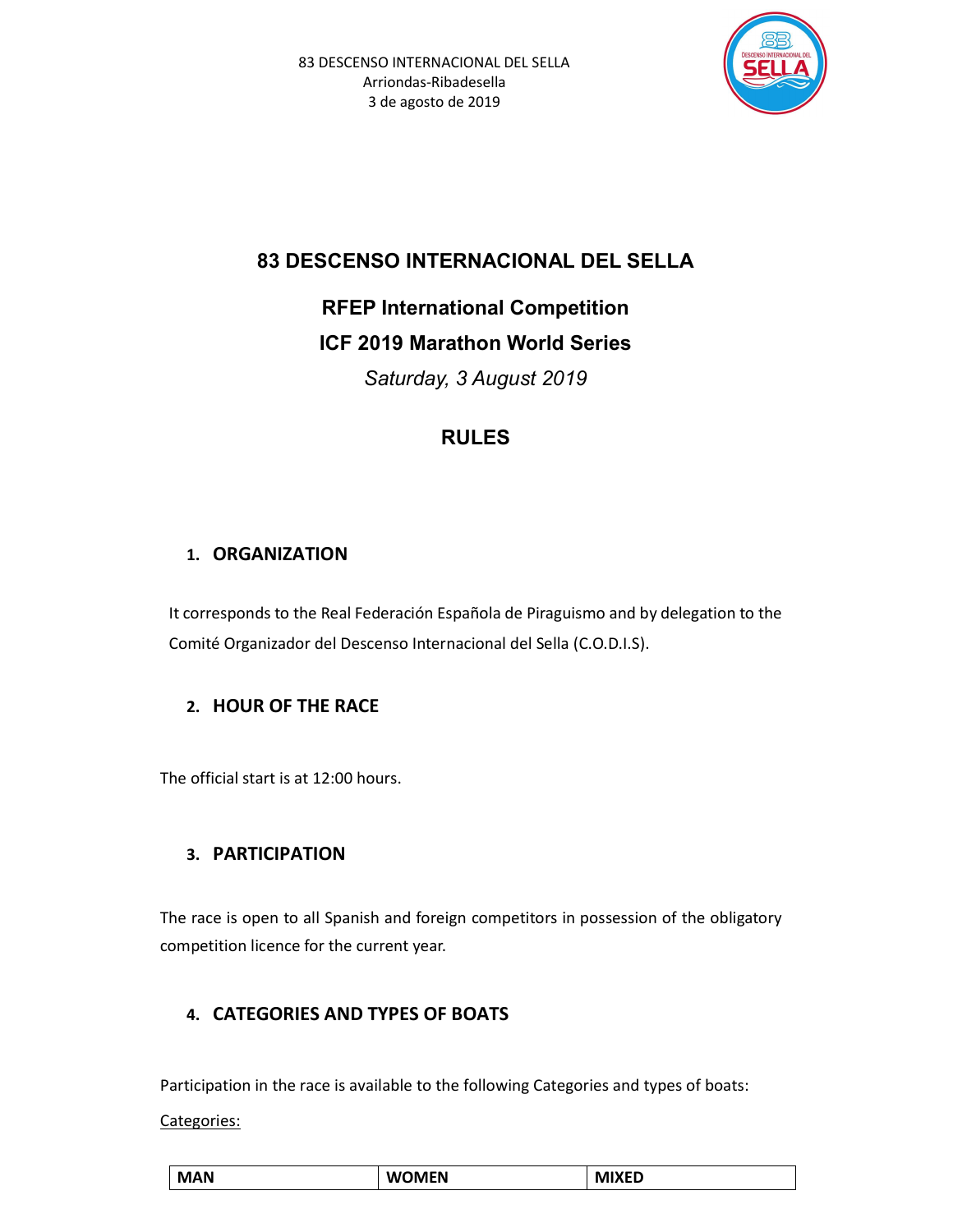#### 83 DESCENSO INTERNACIONAL DEL SELLA Arriondas-Ribadesella 3 de agosto de 2019



| Senior                     | Senior                     | Senior   |
|----------------------------|----------------------------|----------|
| $Sub-23$                   | $Sub-23$                   | The rest |
| Junior                     | Junior                     |          |
| Cadet                      | Cadet                      |          |
| Veteran until 50 years old | Veteran until 50 years old |          |
| Veteran from 50 to 60      | Veteran over 50            |          |
| Veteran from 60 to 70      |                            |          |
| Veteran over 70            |                            |          |

- The participation of Spanish canoeists from different clubs in K2 and C2 is only permitted for those competitors in possession of the "Combined Licence" in accordance with the norms of the RFEP.
- The participation of K2 and C2 whose canoeists have different nationalities, is forbidden when they represent two different countries according to the RFEP norms.
- A category will be only recognised as such if there is a minimum of 3 canoes from 2 different clubs. When this last case is not given, the boat is automatically registered in another category considered superior.

### Types of boats:

- K1, K2, C1, C2, RR type (White-water rudderless kayaks) and sea kayaks SS1.
- For RR type canoes there will be a sole category.
- The MIXED categories (K2 and C2) are formed by a man and a woman.
- For mixed C2 canoes there will be a sole category.
- For SS1 canoes there will be a sole classification for men and a sole classification for women.

## 5. POSITIONS AT THE STARTING LINE AND DRAW

### 5.1 Order in the starting line

The order of allocation will be by categories, placing first those boats with finishing line in Ribadesella and then the categories with finishing line in Llovio.

#### Finishing line in Ribadesella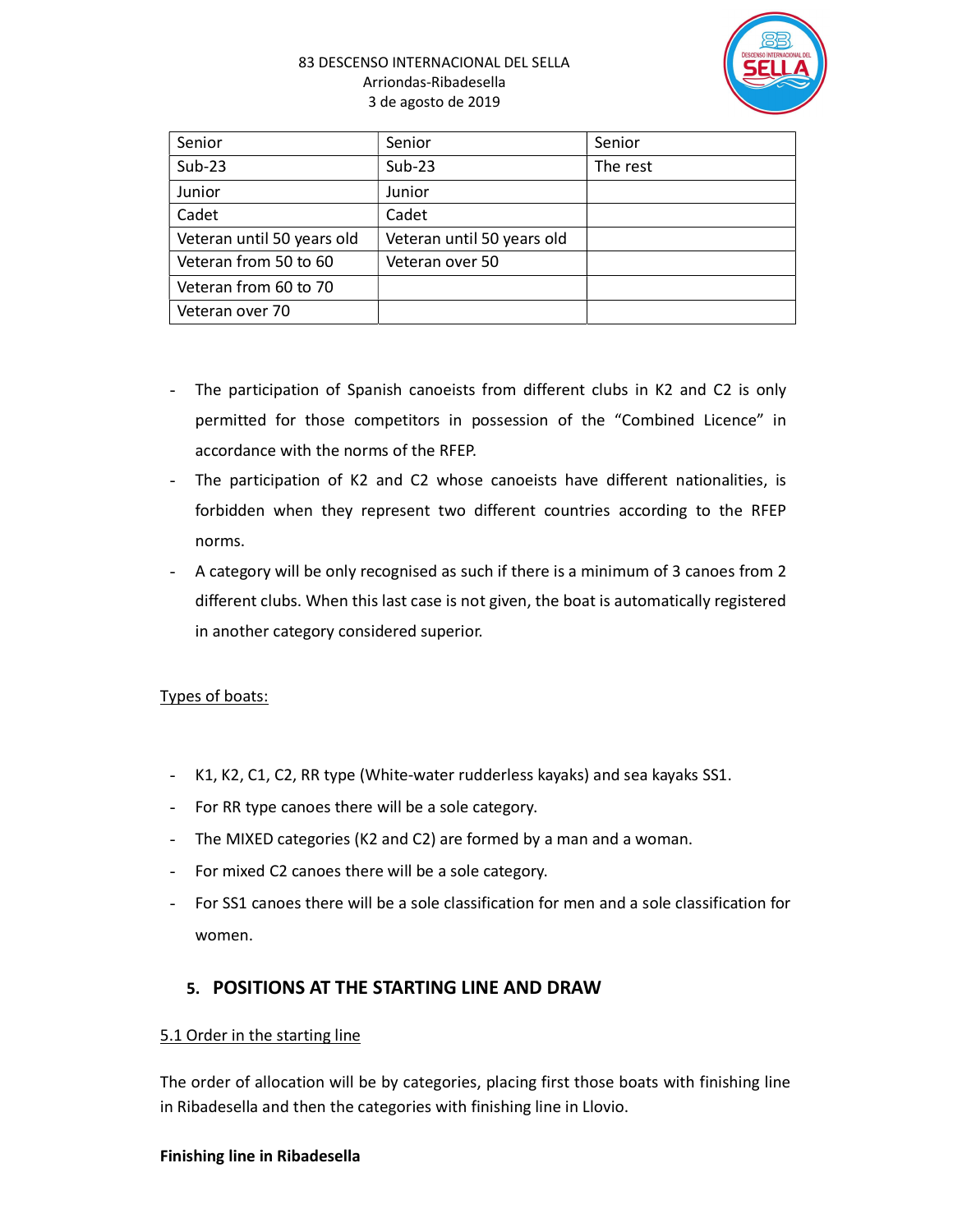

The following categories and kind of boats have the finishing line in Ribadesella:

- Seniors K2, K1, C2, C1 (men and women).
- Sub 23 K2, K1, C2, C1 (men and women).
- Juniors K2, K1, C2, C1 (men and women).
- Mixed (Senior).
- Veterans 35-50.
- SS1 (men and women)

#### Finishing line in Llovio

The following categories and kind of boats have the finishing line in Llovio:

- Cadets K2, K1, C2, C1 (men and women)
- Mixed K2 (except senior: unique category)
- Mixed C2 (unique category)
- Veteran men 50-60; 60-70; +70
- Veteran women +50
- RR type (unique category)

#### 5.2 Draw

The order of the starting line of the participants will be determined by a computerised draw in the Casa de Cultura of Ribadesella at 16.00 h on Thursday 1st August. This Act will be open.

### 6. TIME TRIAL FOR SERIES HEADS

This will be held in Ribadesella on Thursday 1st August for the boats allow to participate in this race. The information concerning the time trial will be published as an annex, at least one month before the race.

Formation of seeds: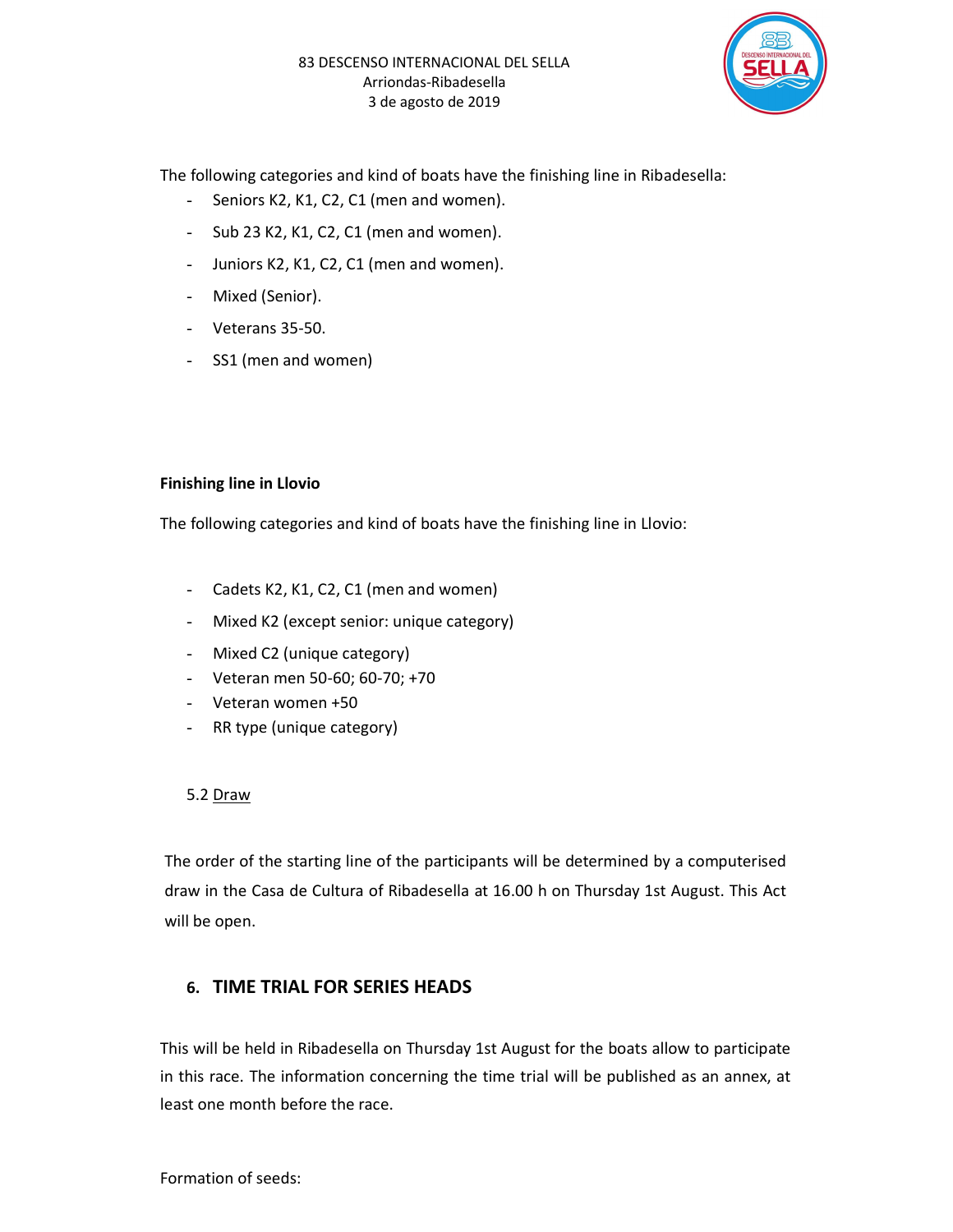

- All the canoeists of the last edition of the Descenso Internacional del Sella ranked in the top ten for the K1 y K2 men categories with finish line in Ribadesella, are, in their own right, able to participate either in K2 (with a different companion or the same one) or in K1.

| Senior MAN K-2 SELLA 2018                          |
|----------------------------------------------------|
| EMILIO LLAMEDO ALVAREZ - PEDRO VAZQUEZ LLENIN      |
| JULIO MARTÍNEZ GÓMEZ - RUBEN GONZÁLEZ PEREDA       |
| ANDREW BIRKETT - HANK MCGREGOR                     |
| MIGUEL LLORENS LOPEZ - LUIS AMADO PEREZ BLANCO     |
| BRAIS SÁNCHEZ NOVELLE - ANTONIO PALMÁS REGUERA     |
| EDUARDO GONZALEZ ALONSO - JUAN BUSTO GUTIERREZ     |
| JOSE JULIÁN BECERRO - MIGUEL FERNÁNDEZ CASTAÑÓN    |
| GUILLERMO PEREZ GARCIA - DANIEL JESUS PEREZ GARCIA |
| JAVIER LOPEZ GONZALEZ - ASLEY RODRIGUEZ NAREDO     |
| SEBASTIAN LUIS VERGAUVEN - JULIÁN ALGAÑARÁS        |

| <b>SENIOR MAN K1 SELLA 2018</b> |
|---------------------------------|
| <b>BORJA ESTOMBA NIETO</b>      |
| GUILLERMO FIDALGO DE LEÓN       |
| FEDERICO VEGA SUAREZ            |
| ALBERTO PLAZA SAGREDO           |
| JESÚS RODRÍGUEZ LEÓN            |
| DAVID RODRIGUEZ DORADO          |
| PEDRO GUTIERREZ ALVAREZ         |
| PEDRO ARAMBARRI GOMEZ           |
| ANDRES CANGAS SOTO              |
| <b>EMILIO LLAMEDO IGLESIAS</b>  |

Also considered as series heads are the members of the National Teams of the different countries, who have been registered as such by their respective Federations, as well as those designated by the Spanish Autonomous Federations,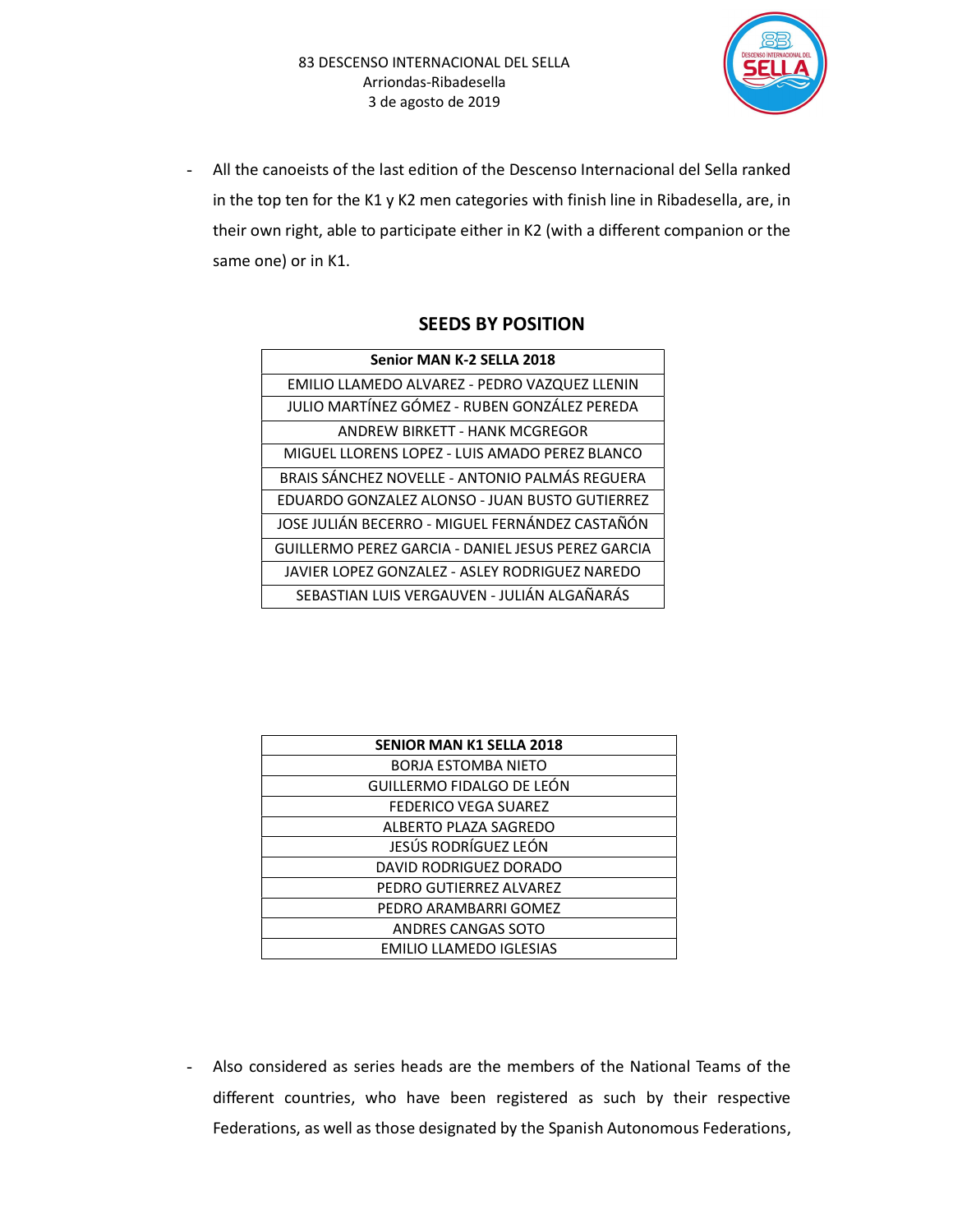#### 83 DESCENSO INTERNACIONAL DEL SELLA Arriondas-Ribadesella 3 de agosto de 2019



being able to register one K1 and one K2 Senior by Country/Autonomous Federation, with the exceptions the CODIS could establish.

### 7. STARTING LINE

The boats should be situated one hour before the start (11:00 a.m.) in the position allocated by the Draw, where they will be verified by the Riverside Judges.

The boats must be situated completely out of the water, with the bows as close as possible to the water and with the canoeist on the shore, in front of the metallic structure (clamps) where the paddlers should be placed. The clamps will be shut fifteen minutes before the official start (11.45 a.m.) and no canoeist will be able to position his paddle on them once the clamps have been shut.

After finalizing the protocol ceremony (verses in charge of the person who is giving the speech and the singing of "Asturias Patria Querida"), the Judge will notify the start by changing the light of the traffic lights on the shore, red until that moment to green, moment at which the clamps will be opened liberating the paddlers. At the same time the cannon will be shot.

It is prohibited to undertake any training in the area of the starting line an hour before the official start. The riverside judges will disqualify any canoe that breaks the rules notifying the canoe number to the Judge, although the vessel had taken the starting line and had completed the competition.

The reasons for disqualification are: warming up in the water before the start, not having the canoe out of the water, not having the paddlers in the clamps, not having the body`s number and the canoe's number, and leaving before time.

At the Descenso Internacional del Sella, the departure is not neither repeated nor time sanctions, but disqualifications.

### 8. ARRIVAL

The finishing line is situated below the arch of the Ribadesella´s Bridge bearing the corresponding signpost META (distance 20 Km). (Itinerary A)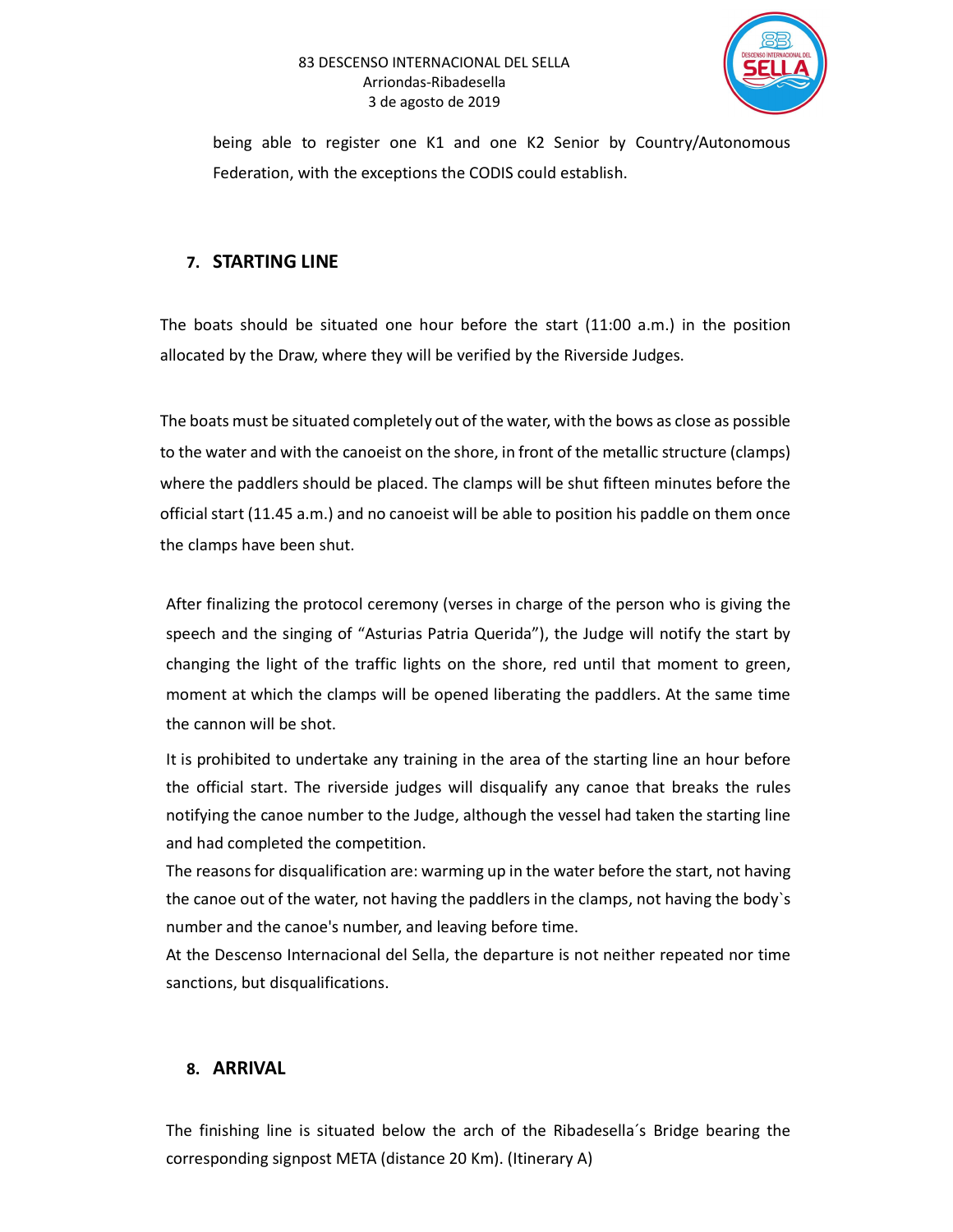

The categories: Cadets, veterans over 50 years old, Mixed (except K2 senior) and RR type have their finishing line or Meta at the Llovio Railway´s Bridge (distance 15 Km). (Itinerary B)

The boats with their finishing line in Llovio may continue to the finishing line at Ribadesella thus figuring in the general ranking.

### 9. ITINERARY

- Itinerary A: Section of the River Sella between the Bridges of Arriondas and Ribadesella (20km).
- Itinerary B: Section of the River Sella between the Bridge of Arriondas and the Railway Bridge of Llovio (15km).

## 10. DORSAL NUMBERS

The dorsal numbers can be collected by the Club Delegates, on Friday 2nd August, from 9 am to 2pm, and from 4pm to 8pm. They could also be collected on Saturday 3rd August from 9am to 10am in the Javier Hernanz's Municipal Sport Centre.

## 11. RANKING AND POINTS

There are individual ranking, by Clubs, Nations and Autonomous Communities. The general ranking of the boats, finishing in both Ribadesella and Llovio, will be also published.

### Ranking by Nations.

The ranking by nations will be done by taking into account the time of the first two boats of each country belonging to the National Team which reach the finishing line at Ribadesella.

### Ranking by Autonomic Federations

The ranking by Autonomic Federations will be done by taking into account the time of the first two boats of each Autonomic Federation which reach the finishing line at Ribadesella.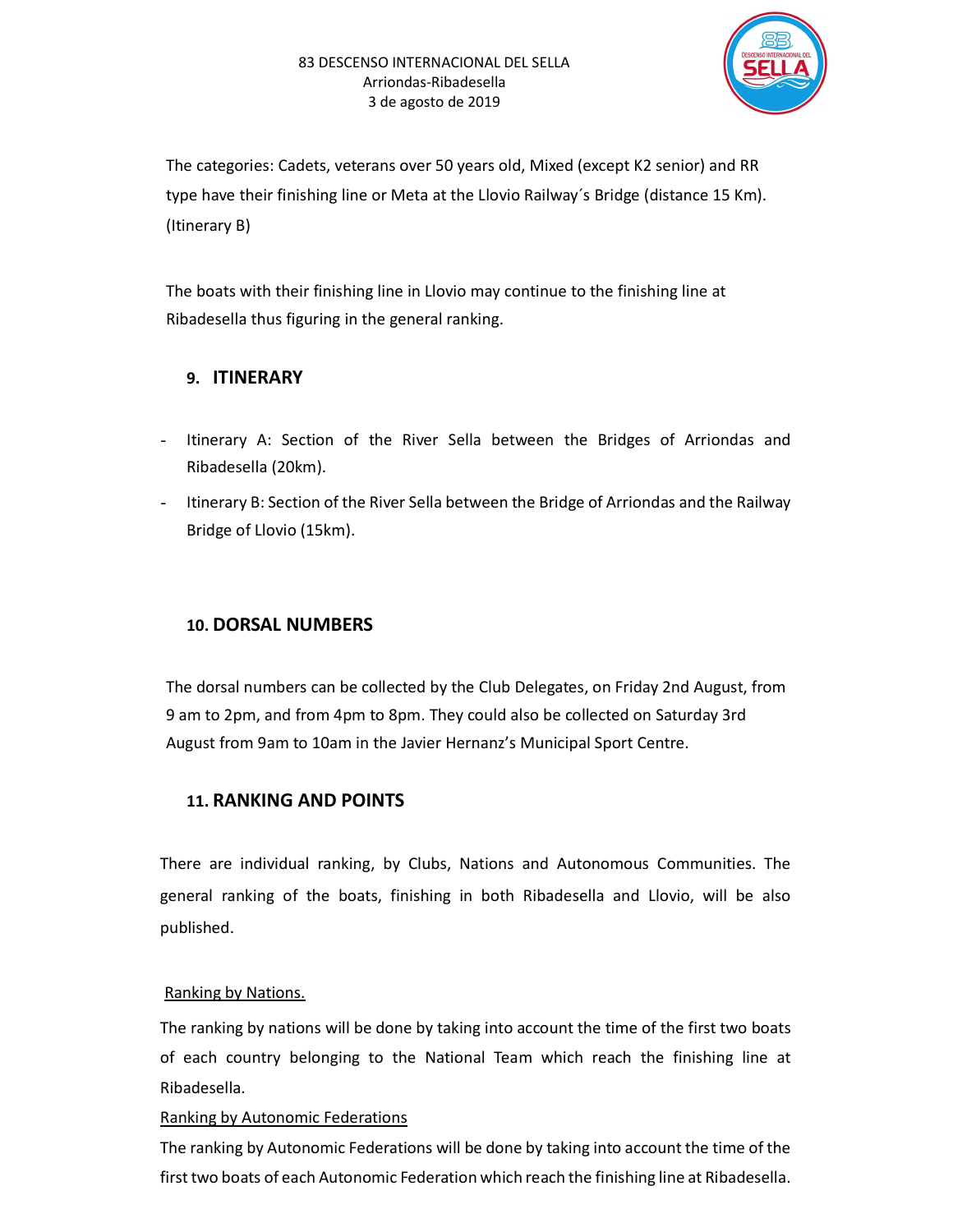

### Ranking by clubs

The total scoring of a club will be obtained by the addition of the times of the best 3 canoes in Ribadesella's finishing line plus the times of the best 3 canoes in Llovio's finishing line.

A club will enter the club classification only if it has at least 3 canoes in each of the two finishing lines.

## 12. CONTROL TIME

This is 30 minutes for both finishing lines, running from the arrival of the first boat of each Category.

## 13. ENTRIES

The entries must be done through a club or through the autonomic federations or national federations for autonomous teams or national teams.

The entries of combined boats (paddlers from different clubs / Spanish Autonomous Federations in K2 or C2) must be done through the club of one of the paddlers. It will not score by clubs, or by regional federations.

The registration fee is 20 euros per canoeist. The registration cost includes the following:

- Registration fee.
- Backpack of the 83rd Descenso Internacional del Sella.
- Technical t-shirt of the 83rd Descenso Internacional del Sella.
- A voucher for picnic in "Los Campos de Oba" (Llovio).
- A diploma for all the participants arriving within the control time (finishing line in Ribadesella).

Registration opens on the 20th June 2019 and closes on the  $24<sup>th</sup>$  July 2019 for all the teams. Phone registrations will not be admitted. The registration will be done through the web http://www.descensodelsella.com

The amounts corresponding to the registrations should be credited to CODIS by credit/debit or PayPal, via the registration section of the web.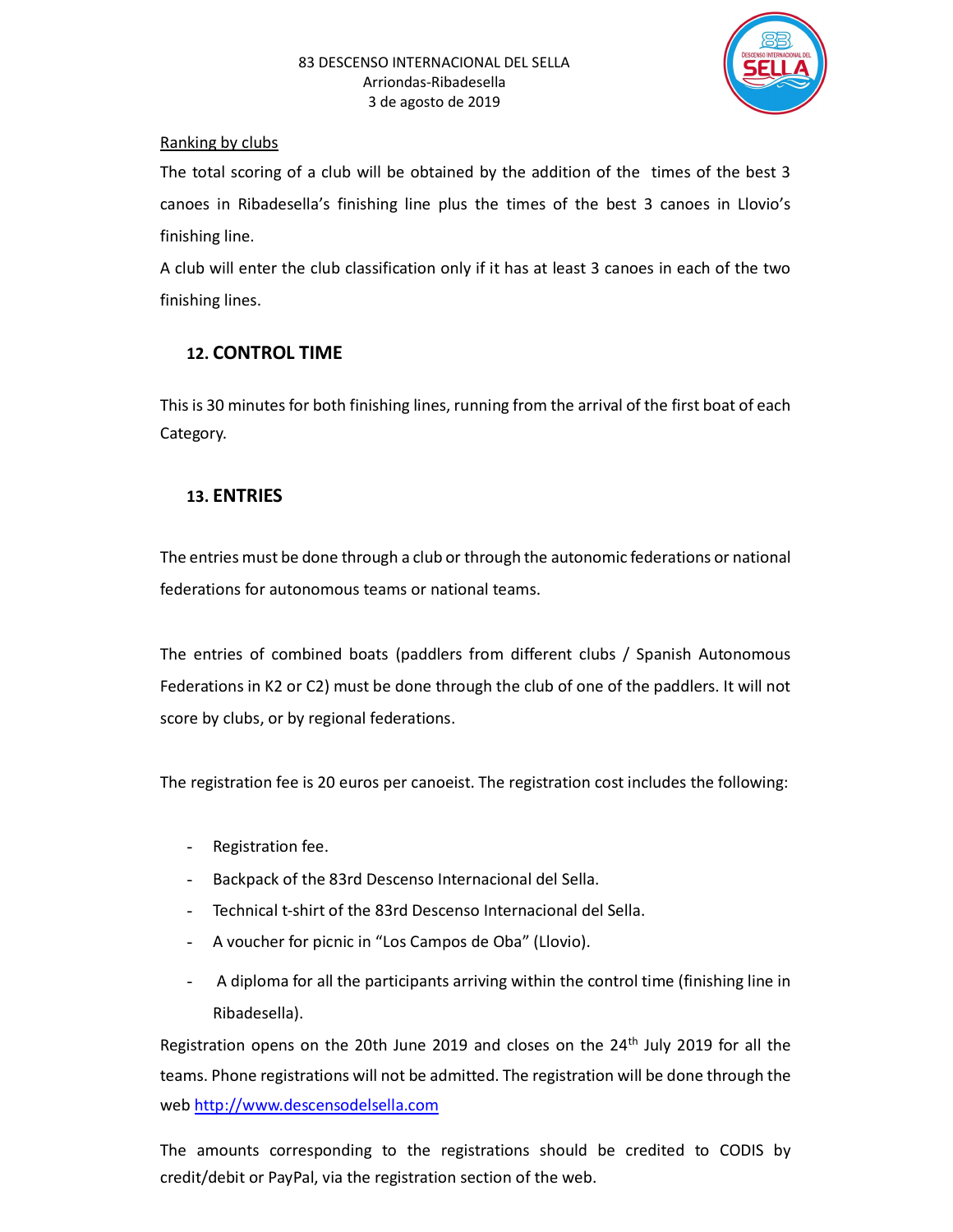

The entries list can be checked in www.descensodelsella.com and will be shown in Javier Hernanz's Municipal Sport Centre (Arriondas) from the  $1<sup>st</sup>$  August. The aim is that club delegates check accurately their entries.

### 14. TECHNICAL MEETING

This will take place on Thursday, 1st August at 11:00 hours in the "Javier Hernanz Municipal Sport Centre" in Arriondas.

### 15. OPENING CEREMONY

The hoisting of the Spanish Autonomic flags, will take place on Wednesday  $31^{st}$  of July, at 17:30h at the podium of the finishing line at Ribadesella during the "Minisella race". Competitors are able to participate in this Ceremony if they so desire.

The Opening Ceremony, with the hoisting of the National flags, will take place on Friday 2<sup>nd</sup> August at 20:00 hours, beginning in the Plaza del Ayuntamiento (Town Hall Square) of Arriondas. Then, the flags of the participating countries will be hoisted at the Arriondas bridge. All Competitors are able to participate in this Ceremony if they so desire.

### 16. PRIZES

#### Podium in Ribadesella

The Medals and Monteras (traditional Asturian hats) for the first three classified boats in K1 y K2, men and women, and the first three C1 and C2 men, will be awarded at the podium of Ribadesella immediately after arrival to the Finishing line. The winners must go to the podium without companion and wearing the team clothing and the official dorsal number.

#### Podium in Llovio

The prize-giving ceremony for the best three ranking participants of the different Categories and types of boats, and for the first three clubs, Spanish Autonomous Federations and Nations, will take place in "Los Campos de Oba" (Llovio), at 17:00 h.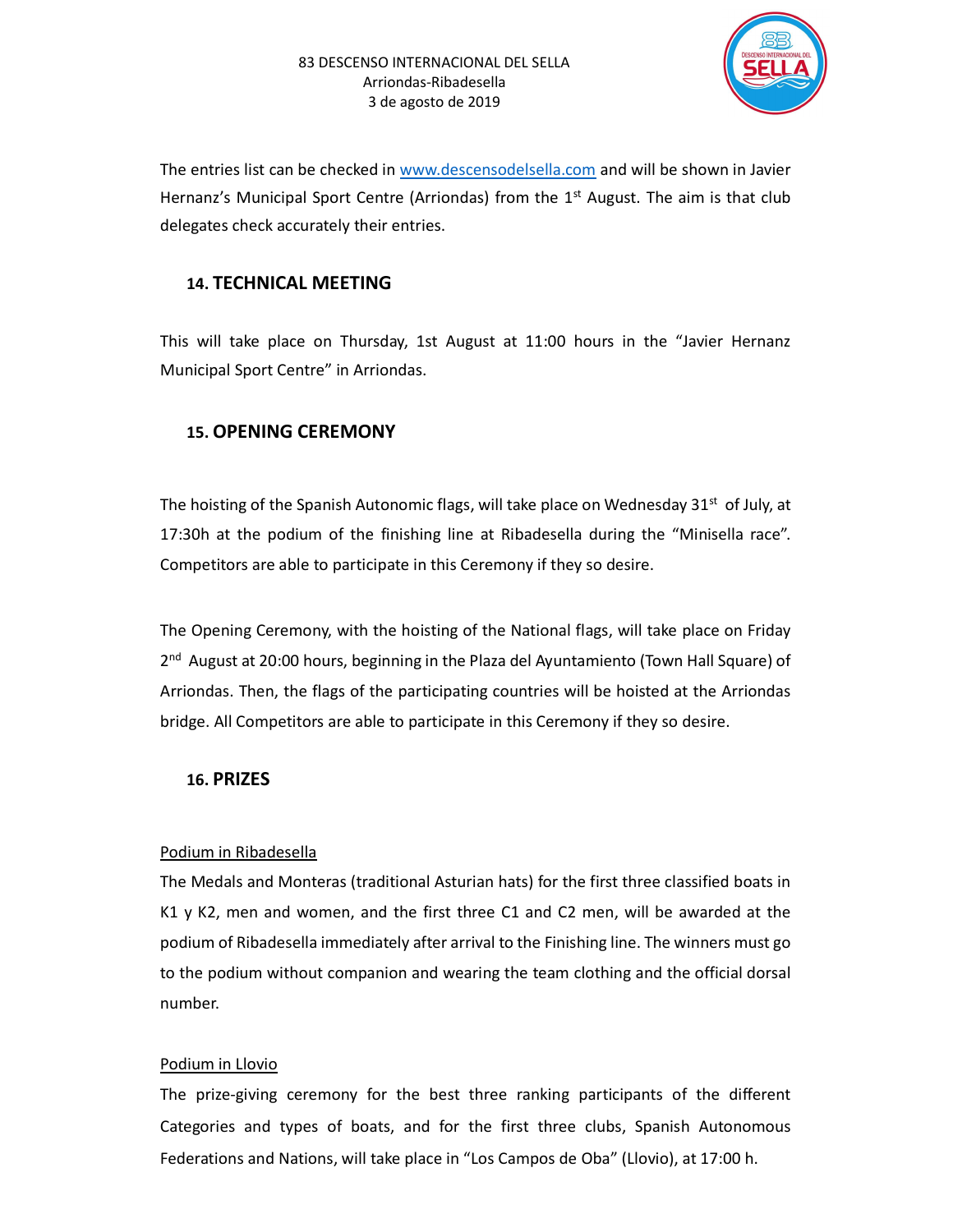

It is obligatory to access the podium, without companion, and wearing team clothing (competition or street-wear).

The monetary prizes to participants and clubs will appear in the annex to the rules at the end of June.

The prizes for Clubs will be paid by bank transfer in the following days after the race.

# 17. ANTI-DOPING CONTROL

Anti-doping controls may be conducted upon any participant in line with national and international regulations.

## 18. REGULATION

The race is subject to the norms established by this circular and by the Regulation of Marathon Races of the International Canoe Federation (ICF).

Furthermore, participation in the race supposes the acceptance of this Circular, and of the annexes.

## 19. PUBLICATION OF RESULTS

The provisional results will be published in the billboards installed in "Los Campos de Oba", where the prize-giving ceremony will take place.

## 20. CLAIMS

Any type of claim should be presented in writing and accompanied by the payment of 75,00  $€$ , to the Competition Committee, up to 30 minutes after having published the provisional results. Said Committee will be situated in the Organization's Office in "Los Campos de Oba".